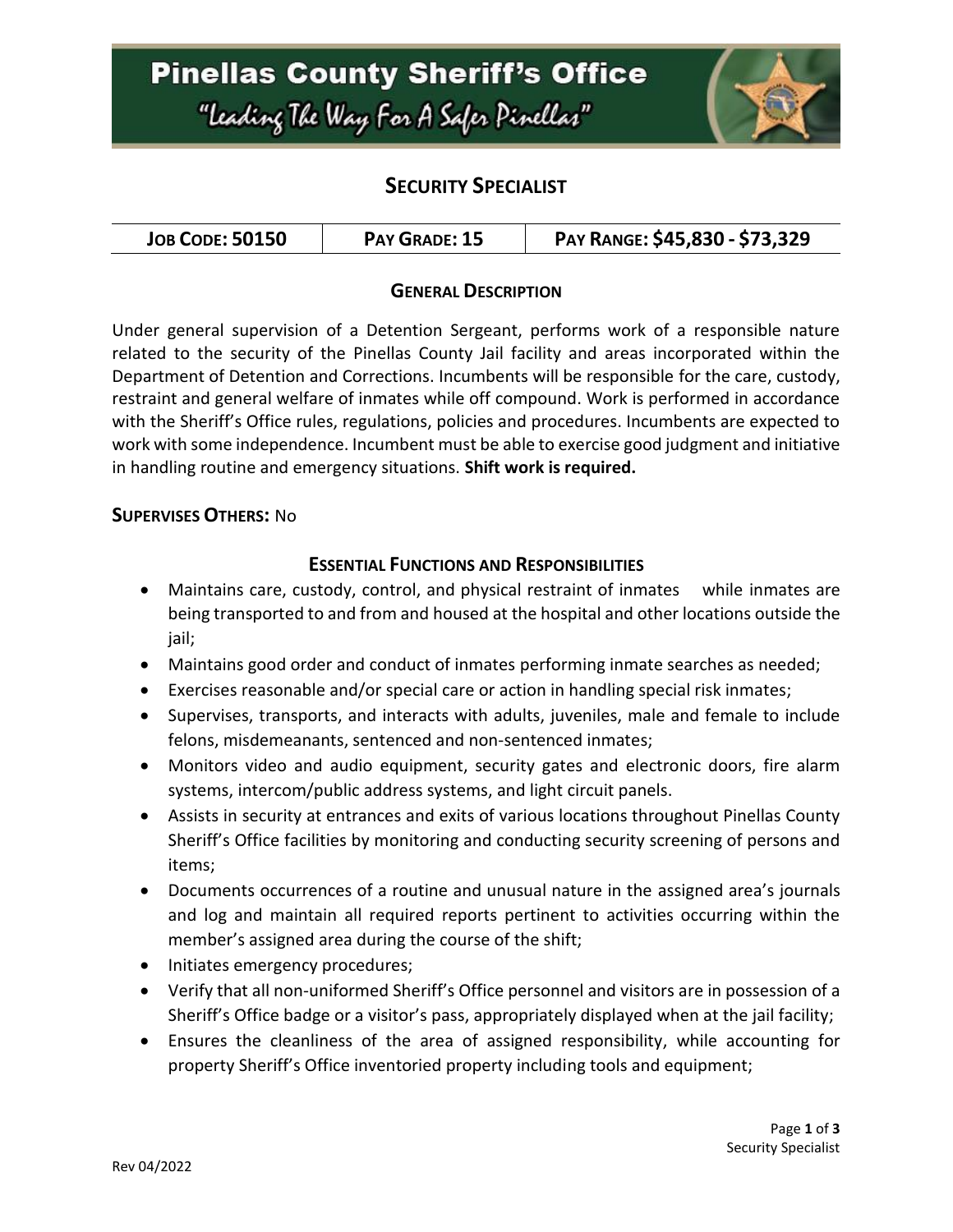# **Pinellas County Sheriff's Office** "Leading The Way For A Safer Pinellar"



Assists in the training of personnel as needed;

Regular and reliable attendance is required as an essential function of the position.

This position may be considered essential and, in the event of an emergency or natural disaster, may be required to work.

This list is not intended to be all-inclusive and you may not be responsible for every item listed. The employer reserves the right to assign additional functions and responsibilities as necessary.

### **QUALIFICATIONS**

- High School graduation or equivalent diploma from an institution accredited by an accrediting body recognized by the U. S. Dept. of Education or licensed as a degree granting institution by the Commission for Independent Education
- Must possess Florida D and G security guard and firearm licenses
- Must have a minimum of one (1) year experience in a sworn position in corrections or law enforcement, or equivalent experience
- Consideration for this position requires a credit check
- Must possess a valid Florida driver's license

#### **KNOWLEDGE, SKILLS, AND ABILITIES**

- Knowledge of applicable laws, ordinances, rules and regulations.
- Knowledge of procedure for reporting emergencies and equipment failures.
- Ability to communicate effectively, both orally and in writing.
- Ability to work closely and effectively with inmates, correctional staff, other criminal justice officials and the public.
- Ability to exercise sound judgment.
- Ability to comprehend and perform written and oral instructions.
- Ability to react quickly, calmly and effectively in emergency situations.
- Ability to effectively utilize equipment and devices assigned to the area of responsibility.
- Ability to comprehend and perform all duties related to assigned duty post.
- Ability to obey any lawful order of a superior, including any order relayed from a superior by another employee.
- Ability to perform all functions of the job classification without posing a direct threat to the health or safety of other individuals in the workplace.